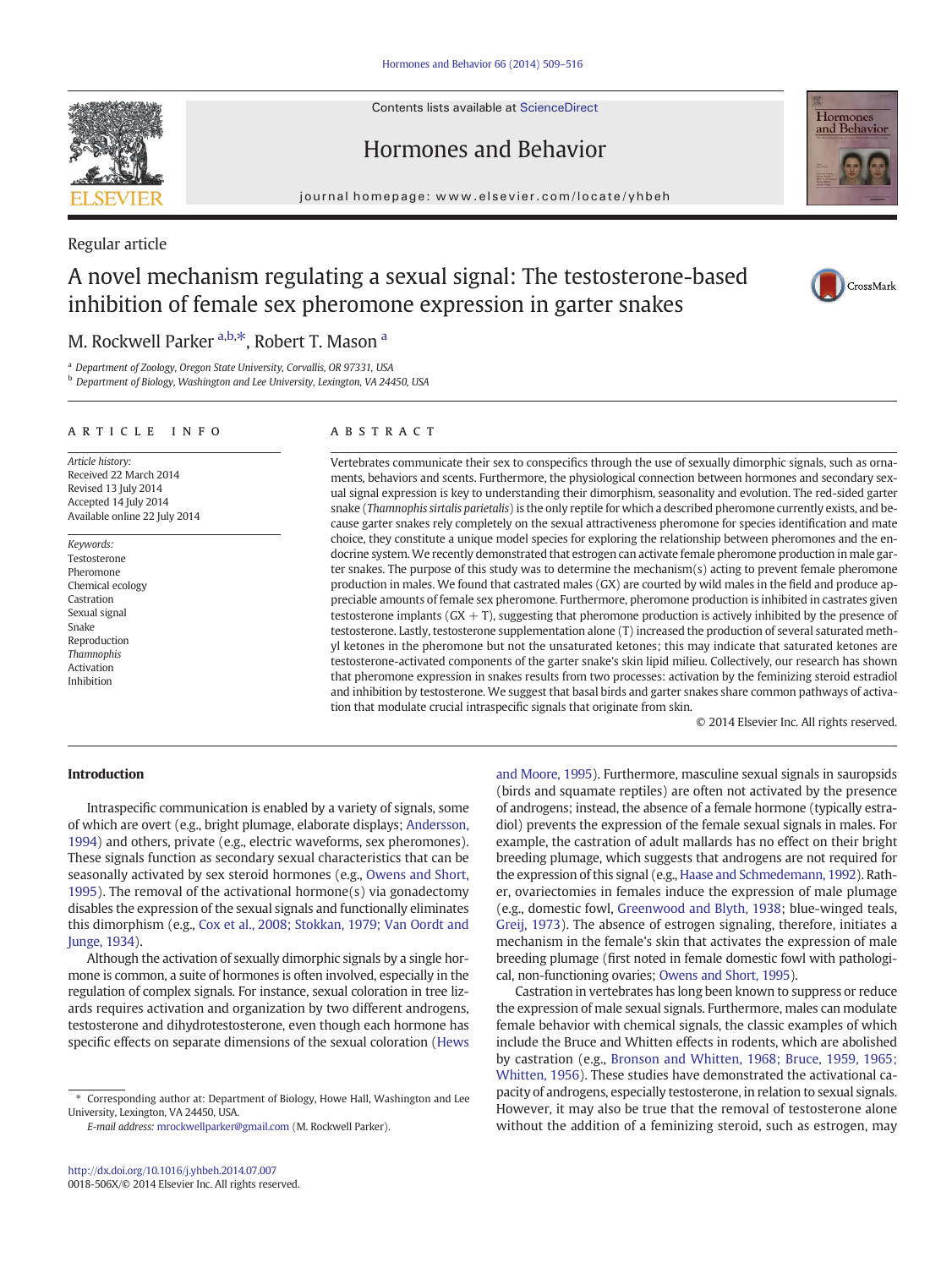constitute a sufficient stimulus to reverse sexually dimorphic signals via relaxed inhibition.

Female red-sided garter snakes use a sexual attractiveness pheromone to signal their sex and condition to conspecifics (e.g., [Mason and](#page-7-0) [Parker, 2010; Mason et al., 1989, 1990; Shine et al., 2003b\)](#page-7-0). This pheromone plays a major role as a species barrier in this system (e.g., [LeMaster and Mason, 2003; Shine et al., 2004\)](#page-7-0). The female sexual attractiveness pheromone is composed of a series of long-chain, saturated and monounsaturated methyl ketones [\(Mason et al., 1989](#page-7-0)), and the ratio of molecular abundance between the unsaturated and saturated ketones within a pheromone blend (U:S) is a predictor of a garter snake's attractiveness (e.g., [LeMaster and Mason, 2002; Parker and](#page-7-0) [Mason, 2009\)](#page-7-0). As pheromone profiles become dominated by longer, unsaturated ketones, they become more attractive to males [\(LeMaster and](#page-7-0) [Mason, 2002; Parker and Mason, 2012\)](#page-7-0). Previously, we established that estrogen implantation activates female pheromone production in male red-sided garter snakes, specifically the secretion of only the longest, unsaturated methyl ketones ([Parker and Mason, 2012](#page-7-0)). The removal of estrogen abolished the expression of the female trait, suggestive of a purely activational effect, and we revealed that the skin's lipid production and composition in male garter snakes are responsive to steroidal manipulation.

In the current study, we sought to further determine the role of sex steroids in the pheromone expression of garter snakes. To address our research questions, we designed two different experiments. The first experiment was a castration experiment where we wanted to determine if gonadectomy affected the attractiveness and skin lipid composition of male red-sided garter snakes. Following the results of that experiment, we then designed a second experiment to determine the reproducibility of the first experiment and also assess whether hormone replacement with testosterone in castrates was sufficient to abolish the effects of gonadectomy. Thus, the goals of the current experiments were to determine whether an absence of testosterone alone can activate the expression of female traits in males; whether testosterone treatment is able to reinstate pheromone inhibition; and whether the testosterone supplementation of intact males can alter their skin lipid compositions.

#### **Methods**

#### Collection of animals and laboratory conditions

We collected male red-sided garter snakes (Thamnophis sirtalis parietalis) in the spring (May) of 2007 for the first experiment ( $n =$ 24) and in the spring (May) of 2008 for the second experiment ( $n =$ 60). In the second experiment, several samples were contaminated prior to pheromone analysis, and the final number of animals in each group is given in the legend for each figure. All animals were collected from the same den (Inwood, Manitoba, CA). The snakes were transported back to the laboratory at Oregon State University (Corvallis, OR) and kept under simulated field conditions in environmental chambers (summer, 14 h L:10 h D, 26 °C:16 °C; fall, 10 h:14 h, 16 °C:8 °C; winter, 24 h D, 4 °C). Experimental animals were housed in groups of 3–4, but only with individuals from the same experimental group. Following artificial hibernation in the laboratory, all experimental males were transported back to Manitoba for bioassays. Each year, all snakes were sacrificed for pheromone collection in Manitoba (see below) at the conclusion of the bioassays, and the whole extracts were brought back to Corvallis, OR for processing and analysis.

All procedures involving the use of live animals were approved by the Institutional Animal Care and Use Committee at Oregon State University (ACUP 3120) and were in compliance with guidelines established by the National Institutes of Health Guide for the Care and Use of Laboratory Animals. The collection and use of these animals was approved by Manitoba Conservation (Manitoba Wildlife Scientific Permit WB02024).

#### Surgical procedures

For the first experiment, two groups of males were used, the SHAM (control surgery) and GX (castration surgery) groups ( $n =$ 12 in each group). Both groups underwent surgery and had their testes exposed, but the GX animals had their testes removed. The surgeries were conducted in September of 2007. All snakes shed ~ 1 month after the surgeries and did not shed again before their hibernation and subsequent transportation to Manitoba for the bioassays in May 2008.

For the second experiment, four groups of males were used, as follows: SHAM, GX,  $GX + T$  and T. All snakes in the second experiment underwent two surgeries: one for gonadectomy (sham or castration) in August 2008 and one for implantation (blank or testosterone) in September 2008. In addition to the surgical procedure described in the first experiment, the SHAM and GX animals in the second experiment received blank silastic implants (see below).  $GX + T$  animals were castrated and given a silastic implant containing crystalline testosterone (T) a month later. Animals in the T group were given a sham surgery followed by a T implant a month later. Implants were given a month after the castration surgeries so that the effects of the castration could take effect before testosterone was reinstated via supplementation  $(GX + T)$ . All snakes shed ~1 month after the surgeries and did not shed again before their hibernation and subsequent transportation to Manitoba for bioassays in May 2009.

For surgery, the snakes were anesthetized with a subcutaneous injection of brevital sodium (0.003 mL of 0.5% solution per 1 g body mass) until their righting reflex was abolished (~15 min.; see [Wang](#page-7-0) [et al., 1977](#page-7-0)). Sterile corneoscleral scissors were used to make an incision between the second and third dorsal scale rows to insert the implants into the peritoneal cavity. Silastic implants  $(1.67 \text{ mm} \text{ i.d.} \times 2.41 \text{ mm}$ o.d.  $\times$  10 mm length; Dow Corning, Midland, MI, USA) were created from silastic tubing sealed with medical adhesive (silicone) at both ends after being either filled with crystalline testosterone (T implant; Sigma-Aldrich, St. Louis, MO, USA) or left empty (blank implant). In castration surgeries, the testes were exposed and excised using sterile forceps, corneoscleral scissors and a cauterizer (see [Camazine et al., 1980,](#page-6-0) for methods). Sham surgeries (SHAM, T) only exposed the testes. For implant surgeries, the incision site was made just anterior to the previous incision site, and the implant (blank or T) was inserted into the intraperitoneal cavity. Incision sites were sutured using 4–0 silk sutures fitted to a small cutting needle immediately after each surgery. Following all surgeries, the snakes were allowed time (6 h) to recover in a sterile cage before being placed back in their home cage.

#### Bioassays

We previously developed a bioassay during the spring mating season in Manitoba in which we initiated mating balls in the den by placing a single, newly emerged female on the ground until ~20 males began courting her ([Parker and Mason, 2012](#page-7-0)). The female's cloaca was taped to prevent copulation, because mated females rapidly become unattractive ([Devine, 1977](#page-6-0)). Using a clear medical adhesive bandage, a small piece of tape (7–10 cm) was wrapped completely around the cloacal region perpendicular to the body axis to prevent the cloaca from opening. This taping procedure does not affect male or female behavior ([LeMaster and Mason,](#page-7-0) [2002; Lutterschmidt et al., 2004\)](#page-7-0). Once the mating ball had formed, we introduced the experimental male within 20 cm of the mating ball. We counted the number of males that came off the mating ball to begin courting the experimental male over a 1 min period without replacement ([Parker and Mason, 2012\)](#page-7-0). Males were removed from the experimental male as soon as they exhibited chin rubbing behavior, which is an unequivocal mating behavior in this system (a score of 3 in the ethogram of [Moore et al. \(2000\)](#page-7-0)).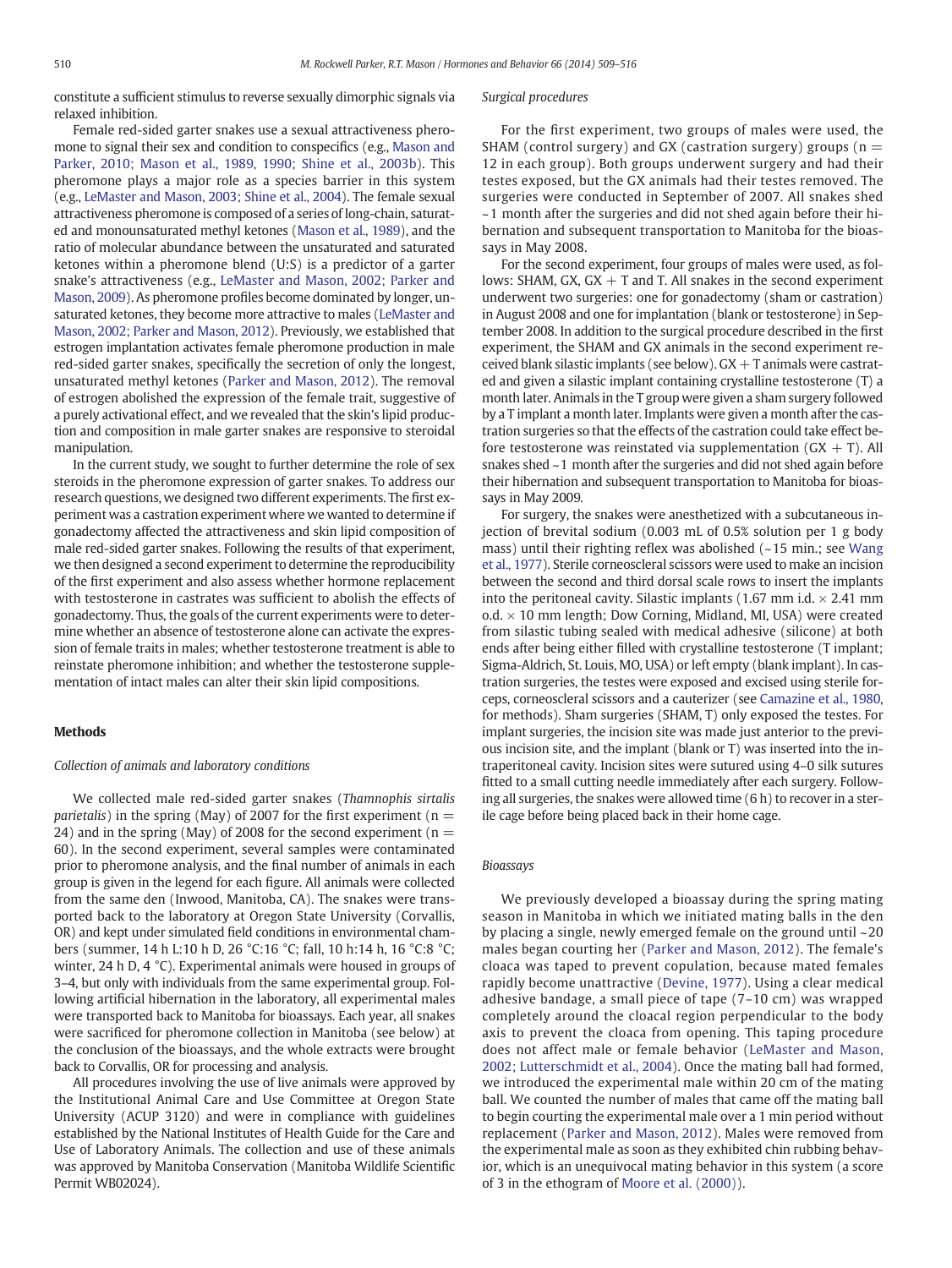### Castration and testosterone implant validation via direct radioimmunoassay

We followed the same general radioimmunoassay methods from our previous paper to validate the experimental procedures ([Parker](#page-7-0) [and Mason, 2012\)](#page-7-0). Blood (0.3 mL) was taken from all males via the caudal vein within 1 min using heparinized syringes (1 cm<sup>3</sup>, 25-g). Samples were stored on ice  $(<$  4 h) until centrifugation to separate out the red blood cells (1500 rpm, 5 min), and the plasma was frozen at  $-20$  °C and stored at −80 °C until used in direct radioimmunoassays following modified procedures of [Lutterschmidt et al. \(2004\)](#page-7-0), similar to previous hormone studies (e.g., [Whittier et al., 1987](#page-7-0)). All males were bled in the fall 1 month after surgery to validate the castration surgeries. To validate hormone implantation, the males in the second experiment were bled again 1 month after implantation (2 months after the castration surgeries). Because previous research has shown that similar steroid implants (e.g., testosterone, melatonin, estradiol) maintain plasma steroid levels during artificial hibernation in red-sided garter snakes (e.g., [Camazine et al., 1980; Mendonça et al., 1996; Parker and Mason,](#page-6-0) [2012\)](#page-6-0), the steroids were only measured in the plasma at 1 month after implantation.

Briefly, we extracted steroids from plasma aliquots (20–40 μL) with anhydrous ethyl ether. The ether phase was isolated and dried under nitrogen gas in a water bath (35 °C). Hormone extracts were then resuspended in phosphate-buffered saline and incubated with tritiated testosterone (1,2,6,7-[3H]testosterone, GE Healthcare/Amersham Biosciences, Piscataway, NJ, USA) and testosterone antiserum (Wein Laboratories, Inc., Succasunna, NJ, USA) at 4 °C for 12–24 h. The cross-reactivity of this antiserum with 5-α-dihydrotestosterone is high (63.2%), and so the results are reported as total androgen concentration, not testosterone concentration. Unbound steroids were separated from bound hormones using dextran-coated charcoal, and the radioactivity of each sample was quantified in a Beckman SC 6000 scintillation counter. The samples were assayed in duplicate and corrected for individual recovery variation. The mean extraction efficiency for testosterone was 99%, as determined by the recovery of the tritiated testosterone added to samples before extraction with ethyl ether. All samples (i.e., treatment groups) were randomly distributed across the steroid assays ( $n = 3$ ). The mean intraassay variation was 9.6%, and the interassay variation was 17.6%. The limit of detection for total androgen was 0.11 ng/mL, and this value was assigned to samples with non-detectable total androgen levels.

#### Pheromone extraction and analysis

The garter snake sex pheromone is composed of a series of longchain, saturated and mono-unsaturated methyl ketones that are embedded in a matrix of lipids secreted throughout the dorsal and lateral surfaces of the skin. This lipid matrix is readily extracted by immersion in nonpolar solvents, such as hexane [\(Mason et al., 1987, 1989, 1990\)](#page-7-0). All snakes were sacrificed for pheromone collection following the methods of [Mason et al. \(1989\)](#page-7-0). The snakes were euthanized with a lethal overdose of brevital sodium (6 mg/kg) prior to the individual collection of skin lipids by immersion in hexane for 12 h. The snakes were then removed from the solvent, and the snake mass (g), snout-vent length (SVL, cm) and midbody circumference (cm) were recorded. The volume of the skin lipid extracts was reduced under a vacuum using a rotary evaporator, and the total skin lipid yield of the dry product was determined (mg) before fractionation. The pheromone was isolated using alumina columns (activity III [Sigma-Aldrich; St. Louis, MO, USA]; pooled fractions 4–6 [2% diethyl ether:98% hexane as mobile phase]). The pooled fractions containing the pheromone were reduced by using a rotary evaporator and weighed to determine the mass (mg; termed "pheromone fraction mass" hereafter). The combined pheromone fractions are composed almost solely of the methyl ketones that compose the pheromone ( $>99\%$  of fraction mass). The pooled pheromone fraction was resuspended in a pheromone:hexane mixture (1 mg:1 mL) before analysis with gas chromatography/mass spectrometry.

Individual pheromone samples were analyzed with an Agilent 6890 N gas chromatograph fitted with a split injector (280 °C) and an Agilent 5973 mass selective detector (Agilent Technologies Inc., Santa Clara, CA, USA). Aliquots (1 μL) of the 1:1 samples (1 mg pheromone:1 mL hexane) were injected onto the fused-silica capillary column (RTX-1; 15 m  $\times$  0.25 mm ID; Restek Corporation, Bellafonte, PA, USA) with helium as the carrier gas (5 cm/s). All injections were made in the splitless mode with the split valve closed for 60 s. The oven temperature was held initially at 70 °C for 1 min, increased to 210 °C at 30 °C/min, held at 210 °C for 1 min, increased to 310 °C at 5 °C/min, and held at 310 °C for 5 min. Individual compounds were identified using the mass spectral data and ion chromatograms comparing our spectra to published data and authentic standards [\(Mason et al., 1990\)](#page-7-0). By using the peak integration function in ChemStation software (Agilent Technologies Inc., Santa Clara, CA, USA) interfaced with the GC–MS, we determined the relative contributions of each component of the pheromone to the overall profile of each snake.

#### Data processing and statistical analysis

We tested for global differences in total pheromone mass, unsaturated to saturated component ratio and individual unsaturated and saturated component masses using one-way ANOVAs and two-way repeated measures ANOVAs (treatment, methyl ketone mass [Da]) followed by pairwise comparisons (Tukey tests or Student–Neuman–Keuls multiple comparisons; SigmaPlot 12). Effect sizes for significant ( $p < 0.05$ ) relationships from pairwise comparisons and ANOVAs were estimated using Cohen's d (pairwise comparisons) and either  $\eta^2$  (ANOVA) or partial  $\eta^2$  (two way ANOVA), using online tools [\(http://www.cognitive](http://www.cognitiveflexibility.org/effectsize/)flexibility. [org/effectsize/](http://www.cognitiveflexibility.org/effectsize/) and [http://www.campbellcollaboration.org/escalc/html/](http://www.campbellcollaboration.org/escalc/html/EffectSizeCalculator-SMD-main.php) [EffectSizeCalculator-SMD-main.php](http://www.campbellcollaboration.org/escalc/html/EffectSizeCalculator-SMD-main.php)). When the assumptions of normality (distribution, equal variance) were not met, the data were logtransformed before statistical analyses or appropriate nonparametric equivalent analyses were used. Pheromone mass and individual component mass were derived using previously published methods [\(LeMaster](#page-7-0) [and Mason, 2002; Mason et al., 1990\)](#page-7-0). By using an internal standard (methyl stearate, 20 μg/mL hexane; [LeMaster et al., 2008\)](#page-7-0), we were able to derive the individual component mass (μg) for all of the 17 longchain methyl ketones composing the pheromone.

Global differences in the pheromone's composition were analyzed using the Multi-Response Permutation Procedure (MRPP) in the vegan package for R (v.1.8-8; [McCune et al., 2002\)](#page-7-0), as previously published [\(Parker and Mason, 2009, 2012\)](#page-7-0). Pairwise comparisons for pheromone composition were run using the same procedure but excluding a new group each time. When the exclusion of a group resulted in a nonsignificant separation among the remaining groups, pairwise comparisons were then made between the excluded group and each remaining group, as in [Parker and Mason \(2009, 2012\).](#page-7-0) Coordinates for a nonmetric scaling plot to visually represent the differences in individual pheromone profiles were generated using the vegan package, and all graphics were created in SigmaPlot 12 (Systat Software Inc., San Jose, CA, USA).

#### Results

#### Radioimmunoassay

In the first experiment, castration (GX) completely reduced the total androgen levels of males compared to SHAM males (mean  $= 0.14 \pm 1$ 0.34 ng/mL and  $2.01 \pm 0.66$  ng/mL, respectively; t = 2.91, p = 0.008,  $d = 1.21$ .

In the second experiment, castration again completely reduced the total androgen levels in GX males compared to SHAM,  $GX + T$  and T males (F<sub>3,59</sub> = 139,53, *p* < 0.001,  $\eta^2$  = 0.59). The total androgen levels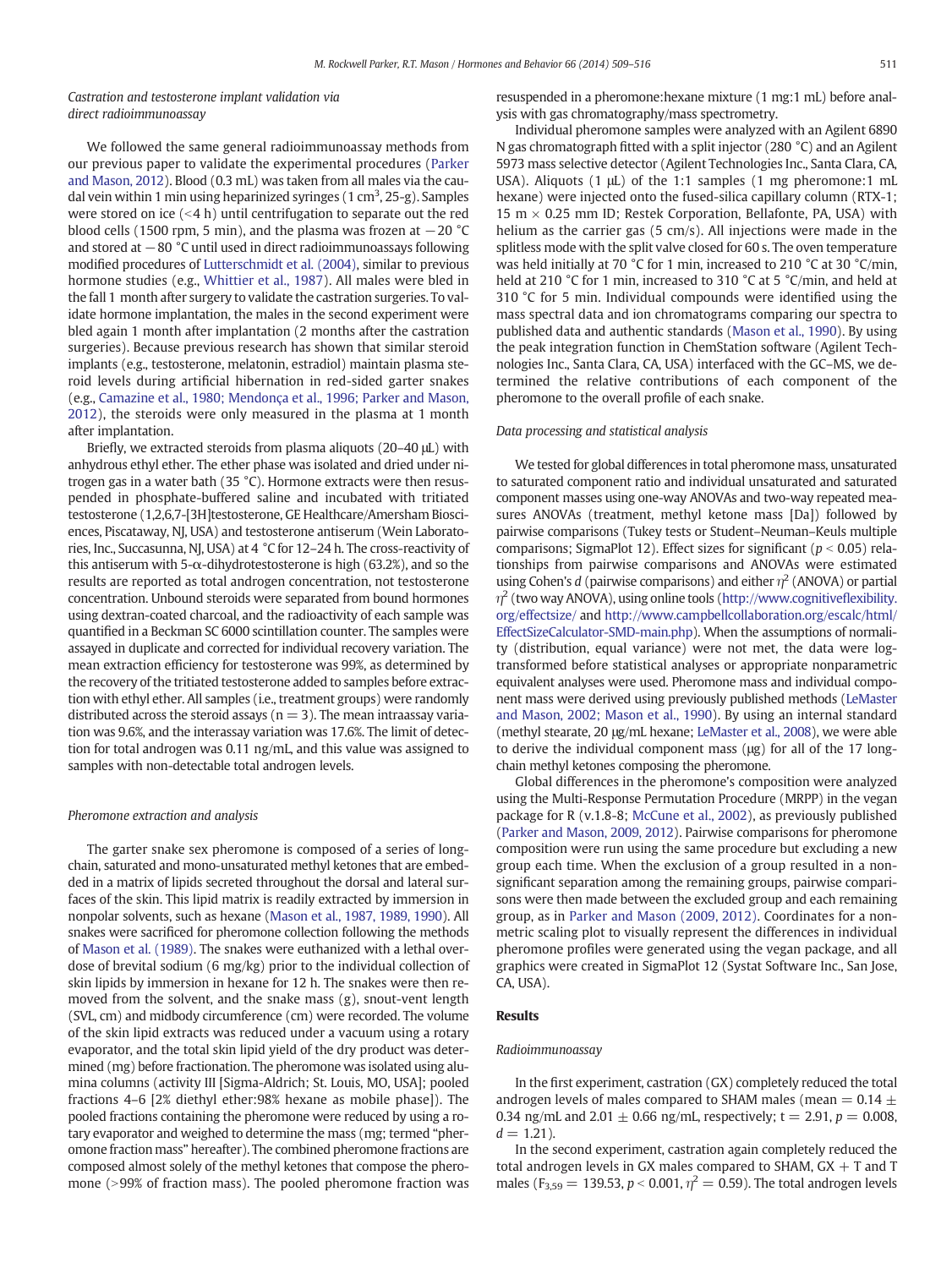for each group in the second experiment were as follows: SHAM  $(10.16 \pm 3.53 \text{ ng/mL})$ , GX  $(0.13 \pm 0.01)$ , GX + T  $(27.44 \pm 2.32)$ and T (25.78  $\pm$  2.03). SHAM male androgen levels were higher than those of GX males ( $q = 3.99$ ,  $p = 0.007$ ,  $d = 0.99$ ). The total androgen levels for SHAM males were different between the two experiments, but the levels observed are within the normal fall range of male red-sided garter snakes in the laboratory (e.g., [Crews et al.,](#page-6-0) [1984](#page-6-0)). GX  $+$  T male androgen levels were higher than the levels in either GX (q = 11.03, p < 0.001, d = 4.00) or SHAM males (q = 7.25,  $p < 0.001$ ,  $d = 0.88$ ). T male androgen levels were higher than those in either GX (q = 10.36,  $p < 0.001$ ,  $d = 1.94$ ) or SHAM males  $(q = 15.61, p < 0.001, d = 0.94)$ . The total androgen levels were not different between  $GX + T$  and T males (q = 0.70, p = 0.618). Although the implants significantly increased the total androgen levels in males compared to SHAM males, the levels were within the physiological range for this species in both the breeding and non-breeding seasons (e.g., [Lutterschmidt and Mason, 2009; Moore et al., 2000, 2001](#page-7-0)).

#### Mating ball trial — experiment one

More wild males were attracted per minute to GX males (4.45  $\pm$ 0.96) than to SHAM males (1.23  $\pm$  0.12) in the mating ball tests (U = 9.50;  $p < 0.001$ ,  $d = 1.35$ ) (Fig. 1). All SHAM males were courted in these mating ball tests by at least one wild male (three were courted by two males), but the level of attention the SHAM males received was significantly less than that received by GX males. This background level of attractiveness in SHAM males was also seen in our previous study [\(Parker and Mason, 2012](#page-7-0)).

#### Pheromone analyses — experiment one

The total skin lipid mass (mg/cm of length) of males was unaffected by castration (SHAM =  $0.22 \pm 0.09$ , GX =  $0.25 \pm 0.07$ ; t = 0.71, p = 0.480,  $d = 0.30$ ) (Supplemental Fig. 1A). However, GX males produced significantly more total pheromone (233.69 μg  $\pm$  51.67) than did SHAM males (105.79  $\mu$ g  $\pm$  41.59; t = 3.04, p = 0.006, d = 1.24) (Supplemental Fig. 2A). Furthermore, the composition of the pheromone was significantly altered in GX males. Based on MRPP analysis and NMS plotting, SHAM and GX snakes had significantly different pheromone profiles using the total abundance of methyl ketones obtained from the integration of chromatograms ( $A = 0.14$ ,  $p = 0.001$ ) (Fig. 2A; stress = 8.1). GC traces from the isolated pheromones of GX males revealed the expression of several long-chain, unsaturated methyl ketones of the same type observed in female garter snakes (Fig. 2B) ([Mason et al.,](#page-7-0)



Fig. 1. Results from a mating ball bioassay with experimentally manipulated male redsided garter snakes. Wild males engaged in a mating ball with a female in the den were counted as they came off the female to court single experimental animals over a period of 1 min (mean  $\pm$  SEM). The asterisk represents a significant difference ( $p < 0.05$ ) in attractiveness. SHAM = intact male garter snakes ( $n = 12$ ),  $GX =$  castrated ( $n = 12$ ).



Fig. 2. Differences in pheromone profile compositions between SHAM (intact;  $n = 12$ ) and  $GX$  (castrated;  $n = 12$ ) male red-sided garter snakes. A. Non-metric multidimensional scaling plot showing variations in the pheromone compositions of the two groups. Points close to one another represent pheromone profiles from individual snakes that were similar in their expression patterns of the 17 individual methyl ketones composing the pheromone. Arrows indicate the individual snakes chosen for the representative GC traces. Stress = 8.1. Two points (one SHAM, one GX) are hidden in the plot due to overlap. B. Representative GC traces of pheromone profiles from SHAM, GX and female red-sided garter snakes. SHAM males have negligible methyl ketone expression. GX male and female snakes both express abundant amounts of long-chain, saturated and unsaturated methyl ketones. The arrows indicate that the same molecule (450 Da saturated methyl ketone) differs in its abundance across the profiles. GC traces are scaled to the same molecular abundance (1e6).

### [1989\)](#page-7-0). The pheromone profiles of the castrated males resembled those of small females (e.g., [LeMaster and Mason, 2002\)](#page-7-0).

After analyzing the ratio of abundances of unsaturated to saturated components within a pheromone blend (U:S) that acts as a predictor of the attractiveness of a snake's pheromone profile (e.g., [LeMaster and](#page-7-0) [Mason, 2002; Parker and Mason, 2009](#page-7-0)), we concluded that the gonadectomy of males led to a near four-fold increase in the U:S ratio in GX males over SHAM animals (4.38  $\pm$  0.89 vs. 1.18  $\pm$  0.30; U = 15.00, p = 0.001,  $d = 1.38$ ).

#### Mating ball trial — experiment two

More wild males were attracted to GX males than to the males in the other groups ( $F_{3,58} = 18.24$ ,  $p < 0.001$ ,  $\eta^2 = 0.49$ ). GX animals attracted more males per minute (3.26  $\pm$  0.52) than did the SHAM  $(0.47 \pm 0.15; \mathbf{q} = 9.19, p < 0.001, d = 1.92),$  GX + T (0.58  $\pm$  0.22;  $q = 8.07$ ,  $p < 0.001$ ,  $d = 1.67$ ) or T males (0.73  $\pm$  0.22;  $q = 8.08$ ,  $p < 0.001$ ,  $d = 1.62$ ) [\(Fig. 3\)](#page-4-0). No other comparisons were significantly different (SHAM vs.  $GX + T$ :  $q = 0.34$ ,  $p = 0.806$ ; SHAM vs. T:  $q =$ 0.86,  $p = 0.815$ ; GX + T vs. T:  $q = 0.45$ ,  $p = 0.751$ ).

#### Pheromone analyses — experiment two

Because testosterone can alter the total skin lipid production of terrestrial vertebrates (e.g., [Abalain et al., 1984a; Ebling, 1974; Lindzey and](#page-6-0) [Crews, 1993\)](#page-6-0), we first analyzed the effects of testosterone treatment on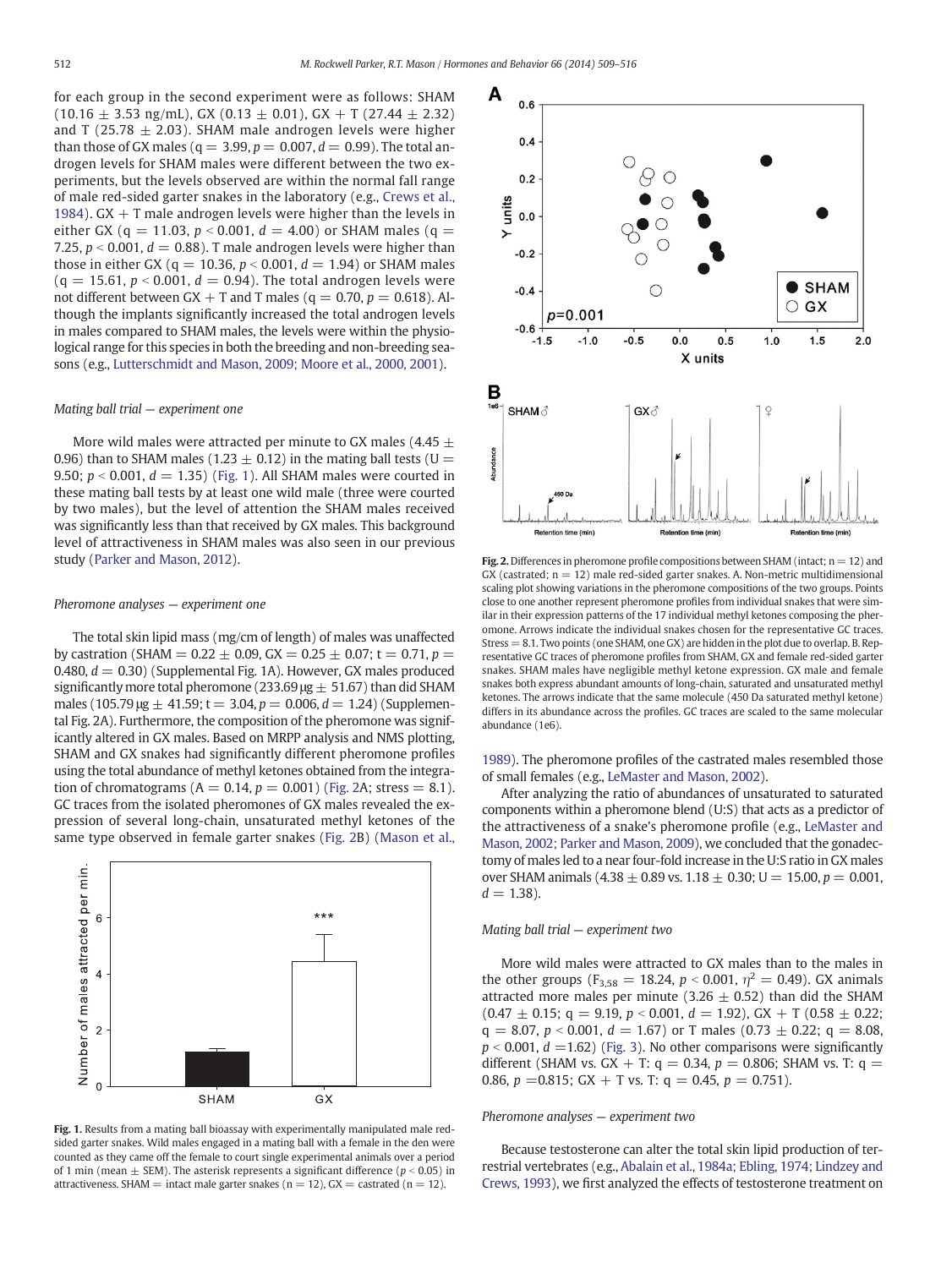<span id="page-4-0"></span>

Fig. 3. Results from the mating ball bioassay using wild male red-sided garter snakes from the second experiment (mean  $\pm$  SEM). Wild males were significantly more attracted to castrated males (GX) and showed significantly less interest in control males (SHAM), castrated males implanted with testosterone  $(GX + T)$  or intact males implanted with testosterone (T). The asterisk represents statistical significance ( $p < 0.05$ ). N = 15 for each group.

skin lipid mass corrected for body length (mg/cm of length). Testosterone treatment changed the total skin lipid mass among the groups: SHAM (0.22 mg/cm  $\pm$  0.01), GX (0.20  $\pm$  0.01), GX + T (0.27  $\pm$  0.03) and T (0.28  $\pm$  0.01) (F<sub>3.57</sub> = 3.94, p = 0.013,  $\eta^2$  = 0.17) (Supplemental Fig. 2B). Males in the  $GX + T$  group produced more total skin lipids than did GX males ( $q = 3.63$ ,  $p = 0.034$ ,  $d = 0.80$ ). The same was true for T vs. GX males ( $q = 4.06$ ,  $p = 0.029$ ,  $d = 1.20$ ). T implantation marginally increased the total skin lipid production in  $GX + T$  and  $T$  males when compared to the SHAM group (q = 2.66,  $p = 0.065$ ; q = 3.08,  $p =$ 0.084, respectively). No other comparisons were significantly different (SHAM vs. GX:  $q = 1.03$ ,  $p = 0.468$ ; GX + T vs. T:  $q = 0.36$ ,  $p = 0.797$ ).

Total pheromone mass (μg) was also affected by treatment (SHAM  $[197.40 \mu g \pm 38.88]$ , GX  $[898.94 \pm 181.29]$ , GX + T  $[293.67 \pm 55.10]$ and T [456.16  $\pm$  95.07]) (F<sub>3,53</sub> = 5.73, p = 0.002,  $\eta$ <sup>2</sup> = 0.32) (Supplemental Fig. 2B). Males in the GX group produced more pheromones than SHAM (q = 5.60,  $p = 0.001$ ,  $d = 1.36$ ) or GX + T males (q = 3.79,  $p = 0.026$ ,  $d = 1.13$ ). There was a marginal difference between SHAM and T males, with T males producing more pheromone ( $q =$ 3.37,  $p = 0.054$ ,  $d = 1.04$ ). However, the marginal increase in total pheromones seen in T animals was not due to increases in the same pheromone components as in the GX group (see individual component masses below). No other comparisons were significantly different (SHAM vs.  $GX + T: q = 1.67$ ,  $p = 0.243$ ;  $GX$  vs. T:  $q = 1.94$ ,  $p =$ 0.175; GX + T vs. T:  $q = 1.70$ ,  $p = 0.233$ ).

Global differences in the pheromone composition were found among the groups using total abundance values from GC–MS analysis (A = 0.06,  $\delta$  = 0.46, p = 0.001) (Fig. 4; stress = 11.2). When the GX group was excluded from the MRPP analysis, there was no longer a significant difference among the groups ( $A = 0.01$ ,  $\delta = 0.44$ ,  $p =$ 0.176); therefore, the only post hoc comparisons conducted were between GX and the other groups. In pairwise comparisons, GX males had significantly different pheromone blends compared with SHAM  $(A = 0.12, \delta = 0.48, p < 0.001)$  and  $GX + T$  males  $(A = 0.07, \delta = 0.07)$ 0.48,  $p = 0.007$ ), but their pheromone blends only marginally differed from those of T males ( $A = 0.030$ ,  $\delta = 0.48$ ,  $p = 0.07$ ).

There were differences in the U:S ratios among the groups ( $F_{4,65}$  = 4.81,  $p = 0.002$ ,  $\eta^2 = 0.30$ ). GX males had higher U:S ratios (5.26  $\pm$ 0.97) than SHAM (1.69  $\pm$  0.17; q = 5.62, p = 0.002, d = 1.29), GX + T (2.19  $\pm$  0.35; q = 4.74, p = 0.007, d = 1.05) or T males (2.70  $\pm$ 0.43;  $q = 3.866$ ,  $p = 0.022$ ,  $d = 0.85$ ) [\(Fig. 5](#page-5-0)B). No other comparisons were significantly different (SHAM vs.  $GX + T: q = 1.18$ ,  $p = 0.407$ ; SHAM vs. T:  $q = 2.36$ ,  $p = 0.226$ ;  $GX + T$  vs. T:  $q = 1.18$ ,  $p = 0.406$ ).

The pheromone is composed of a series of individual methyl ketones, and so we next analyzed how the mass of each methyl ketone (μg) changed across the four groups. There were significant main effects of the experimental group (F<sub>3,48</sub> = 4.24,  $p = 0.01$ ,  $\eta^2$ <sub>partial</sub> = 0.09) and methyl ketone molecular mass [Da] (F $_{16,816}=75.14$ ,  $p$  < 0.001,  $\eta^{2}{}_{\mathrm{partial}}=0.27)$ on ketone mass, as well as a significant interaction between group and ketone molecular mass (F<sub>48,816</sub> = 14.97, p < 0.001,  $\eta^2$ <sub>partial</sub> = 0.21). Several unsaturated methyl ketones showed a marked upregulation in response to castration, specifically the unsaturated ketones weighing 448, 476, 490, 504, 518 and 532 Da [\(Fig. 5](#page-5-0)A) (Supplemental Table 1). Five of these same unsaturated methyl ketones (476, 490, 504, 518 and 532 Da) were the only ones that significantly increased in amount following estrogen treatment in males, suggesting their major function as sex-specific components of the pheromone [\(Parker and Mason,](#page-7-0) [2012](#page-7-0)). One saturated methyl ketone was also expressed in higher quantities in GX than in SHAM animals (478).

An unexpected finding was that testosterone treatment elicited an increased expression of certain methyl ketones, mostly the longer, saturated ketones [\(Fig. 5](#page-5-0)A) (Supplemental Table 1). Specifically, saturated methyl ketones weighing 464, 478, 492 and 506 Da were expressed in higher amounts in the T-implanted males than in most other groups [\(Fig. 5](#page-5-0)A). The unsaturated methyl ketones 462 and 490 also showed an increase in T males. Although these changes were statistically significant, they failed to render T males attractive in our mating ball bioassays.

Please note that, prior to the GC–MS analysis in the second experiment, several pheromone extracts were contaminated during the fractionation process. The final number of males in each group is provided in the figure legends.

#### **Discussion**

Our results show that testosterone suppresses female pheromone production in male garter snakes. In the absence of testosterone, adult male garter snakes produce female pheromone blends that are attractive to males and can elicit courtship behaviors from wild males engaged in mating balls in the field. However, when castrated males are given testosterone implants  $(GX + T)$  they are rendered unattractive, and their pheromone blends return to the typical male blend. Both the testosterone and blank implants were given 1 month following castration to allow for depletion of any circulating testosterone via clearance and to permit the actions of the castration-induced effects before administering the subsequent experimental treatment. Thus, we suggest that testosterone is a key inhibitory endocrine signal mediating chemical dimorphism in garter snakes.



Fig. 4. Non-metric multidimensional scaling plot showing the variations in pheromone profiles among experimental red-sided garter snakes. GX males had significantly different pheromone profiles compared to the other groups based on the total abundance of the 17 methyl ketones that compose the pheromone. Stress  $= 11.2$ . Several points are hidden due to overlap in the NMS plot. The final numbers of individuals per group were as follows: SHAM ( $n = 14$ ), GX ( $n = 15$ ), GX + T ( $n = 13$ ), and T ( $n = 12$ ). Abbreviations are explained in the legend of Fig. 3.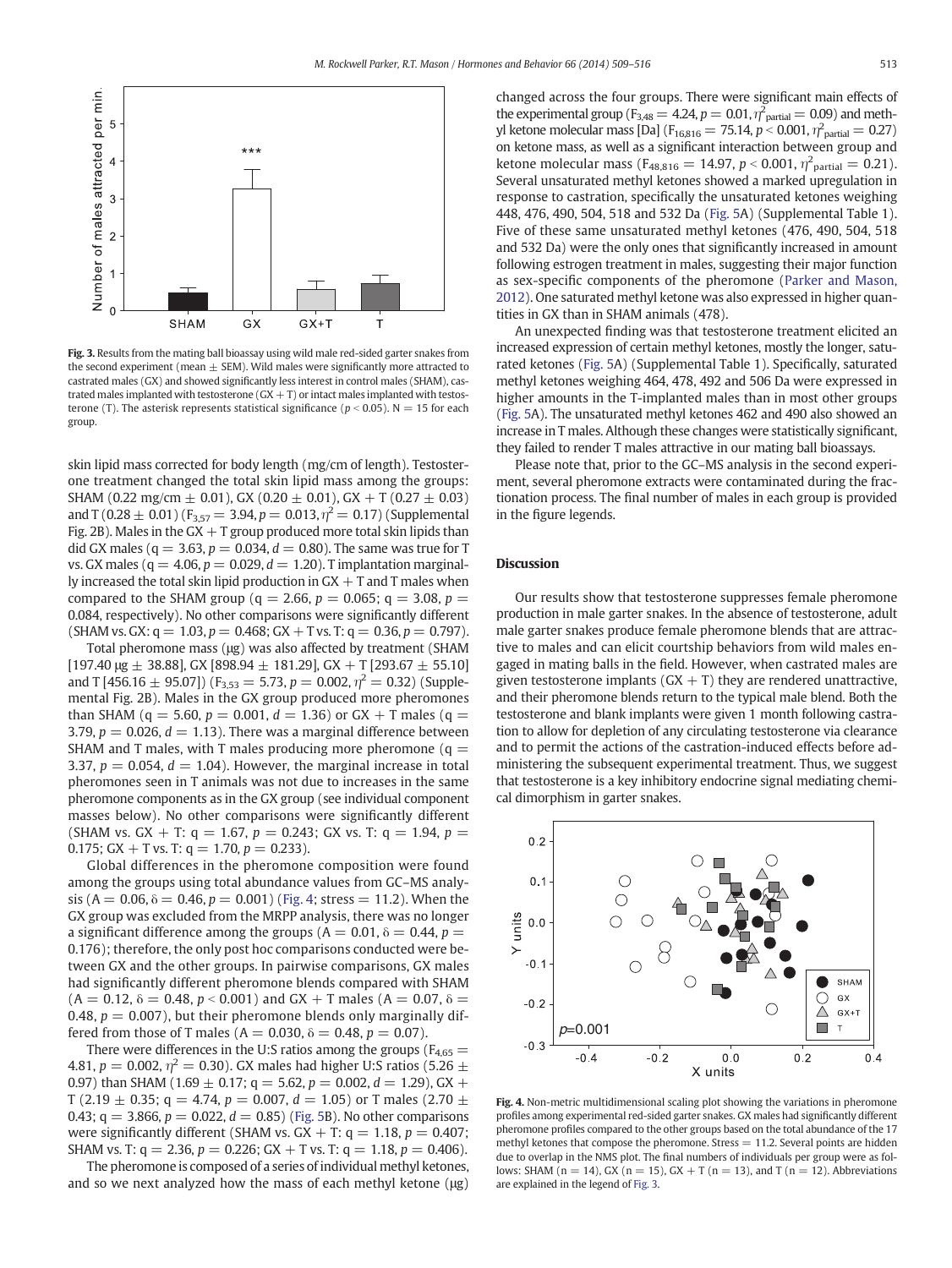<span id="page-5-0"></span>

Fig. 5. Quantitative differences in pheromone composition across the experimental groups of red-sided garter snakes. A. Mass (μg; mean ± SEM) of individual methyl ketones (grouped by ketone molecular mass, Da) composing the sex pheromone blend. Asterisks represent the individual groups with significantly ( $p < 0.05$ ) higher levels of that specific methyl ketone than any of the other groups. Lower-case letters are used when more complicated statistical relationships existed between the groups, with different letters representing significantly different ( $p < 0.05$ ) experimental groups for that specific methyl ketone. The mass (μg) per methyl ketone was derived using an internal standard (methyl stearate). B. The ratio (mean  $\pm$  SEM) of unsaturated (U) to saturated (S) components in the pheromone profiles of each group. Asterisks represent statistical significance ( $p < 0.05$ ). The final numbers of individuals per group were as follows: SHAM ( $n = 14$ ), GX ( $n = 15$ ), GX + T ( $n = 13$ ), and T ( $n = 12$ ). Abbreviations are explained in the legend of [Fig. 3.](#page-4-0)

When testosterone is present in males, it has a consistent effect on pheromone composition; SHAM and  $GX + T$  males produced very similar pheromone blends [\(Fig. 4](#page-4-0)). Previously, we showed that the composition of the pheromone blend induced by estrogen implantation is relatively invariable, dominated by high molecular weight, unsaturated methyl ketones ([Parker and Mason, 2012](#page-7-0)). Because GX males lack a major source of sex steroid hormone, unlike estrogen-implanted and intact males, variation in the composition of their pheromone blends is expected (i.e., different males may have different clearance rates postgonadectomy). Extragonadal production of sex steroids (e.g., adrenal glands) could contribute to this variation further, although adrenal hypertrophy has not been noted in castrated male red-sided garter snakes in previous studies (e.g., [Camazine et al., 1980; Crews et al., 1984](#page-6-0)).

We have shown that testosterone increases skin lipid production in red-sided garter snakes and drives the expression of at least some methyl ketones in the sex pheromone blend. In mammals, birds and lizards, androgen treatment (implantation, injection) stimulates skin lipid production (e.g., [Abalain et al., 1984a; Abell, 1998; Ebling, 1974;](#page-6-0) [Lindzey and Crews, 1993; Nikkari and Valavaara, 1970](#page-6-0)). Our results show that the total skin lipid production in garter snakes is affected by T supplementation ( $GX + T$  and T groups) compared to gonadectomy alone (GX). The lack of a difference between SHAM and GX males in total skin lipid production may result from the decrease in the amplitude of maximum seasonal total androgen levels in intact males in the laboratory compared to the field (laboratory: ~10 ng/mL, Parker, unpubl. obs.; field: ~70 ng/mL; [Moore et al., 2001\)](#page-7-0). The males in our study were in captivity for 11 months, which may have affected the magnitude of their androgen cyclicity. The silastic implants packed with testosterone elevated the males' circulating androgen levels to ~26 ng/mL, which may establish an increasing dose–response effect on skin lipid production among GX, SHAM and  $T/GX + T$  males. Our implants were validated in the fall after only 1 month, although previous work has shown that this type of implant persists in its maintenance of steroid delivery in red-sided garter snakes (e.g., [Crews et al., 1984;](#page-6-0) [Mendonça et al., 1996; Parker and Mason, 2012](#page-6-0)). In terms of pheromone composition changes, we observed peculiar alterations in the methyl ketone expression of T males. The saturated methyl ketones that were upregulated in T males (464, 478, 492 and 506 Da) constitute a small proportion of a female's natural pheromone profile (e.g., less than 20% combined of all methyl ketones; [LeMaster and Mason, 2003;](#page-7-0) [Parker and Mason, 2009\)](#page-7-0). Furthermore, they failed to elicit courtship behaviors from wild males in our experiment, as opposed to the unsaturated methyl ketones of the same length that constitute a larger proportion of the total pheromone profile of females [\(Mason et al., 1989,](#page-7-0) [1990\)](#page-7-0). These saturated ketones may, instead, play a role in species recognition. Recent work comparing red-sided garter snakes to other species of Thamnophis has suggested that, instead of expressing novel ketones, different species have altered proportions of methyl ketone expression [\(Uhrig et al., 2014](#page-7-0)). Testosterone may thus play an important role in sculpting the specificity of sex pheromone composition if such saturated ketones inform the receiver about species identity.

The sex hormones testosterone and estrogen work in opposition to regulate the skin's lipid production in vertebrates. In the early stages of puberty, the wax esters and squalene in sebaceous secretions from humans increase in correlation with urinary androgen levels (e.g., [Pochi](#page-7-0) [et al., 1977; Yamamoto and Ito, 1992\)](#page-7-0). In rats, lipid production in the sebaceous glands is sexually dimorphic, with males secreting more than females ([Toh, 1980](#page-7-0)). This dimorphism relies on testosterone signaling, whereas castration abolishes the dimorphism, even more so if the rats are castrated before sexual maturity [\(Toh, 1980\)](#page-7-0). Testosterone also has specific activating effects on lipogenesis in rodent (hamster) skin and suppresses the synthesis of polar lipids (e.g., [Cabeza and Diaz de Leon,](#page-6-0) [1993; Hall et al., 1983\)](#page-6-0). The activational effects of testosterone on the skin are counteracted by estrogen and progesterone, which inhibit the skin's lipid production in mammals (e.g., [Cabeza and Diaz de Leon,](#page-6-0) [1993; Ebling and Skinner, 1967; Girard et al., 1980](#page-6-0)). Furthermore, female-typical lipid secretion cannot be induced in the sebaceous-like glands (e.g., the preputial glands of rats) by estrogen treatment ([Alves](#page-6-0) [et al., 1986](#page-6-0)). The uropygial gland of birds, a comparative skin lipid organ used as a model for studying sebaceous gland physiology, produces sex-specific blends of skin lipids that are affected by sex hormone treatment (e.g., [Abalain et al., 1984a,b; Bohnet et al., 1991\)](#page-6-0). More closely related to snakes, several lizard species show marked changes in skin lipid production in response to natural and/or supplemental sex steroids, although the chemical quantitation and analysis of the composition of these secretions has only been pursued more recently (e.g., [Abell, 1998;](#page-6-0) [Alberts et al., 1992; Fergusson et al., 1985; Martín et al., 2007; Mason](#page-6-0) [and Parker, 2010\)](#page-6-0). Our previous work revealed that estrogen overrides the inhibitory signal generated by testosterone and activates femaletypical methyl ketone expression in intact male garter snakes [\(Parker](#page-7-0) [and Mason, 2012](#page-7-0)). The data in our current paper show that testosterone activates total skin lipid production in garter snakes but suppresses longchain, unsaturated methyl ketone expression. Although our work provides evidence that circulating sex hormones target the skin, it may also be that snake skin, much like human skin, is capable of synthesizing and metabolizing its own sex steroids to regulate the local production of activational hormones (e.g., [Inoue et al., 2012](#page-7-0)).

Some male red-sided garter snakes in the Manitoba system naturally smell like females ("she-males"; [Mason and Crews, 1985\)](#page-7-0). It was originally proposed that these she-males represented an alternative reproductive strategy; however, further research discovered that most males express female pheromones transiently upon emergence when they are cold, are ignored in mating balls in the presence of females and, instead, stand to benefit from the friction generated by the courtship ritual, warming up quickly once they reach the surface [\(LeMaster](#page-7-0) [et al., 2008; Shine et al., 2001, 2003a\)](#page-7-0). Red-sided garter snakes exhibit a dissociated reproductive strategy in which their maximal mating behavior does not overlap temporally with their maximal androgen synthesis ([Crews, 1984; Crews et al., 1984\)](#page-6-0). Thus, in the spring, males have the lowest androgen levels of the annual cycle, although spring males can also sometimes have elevated androgens that quickly decline during the first weeks of spring (e.g., [Krohmer et al., 1987; Moore et al.,](#page-7-0)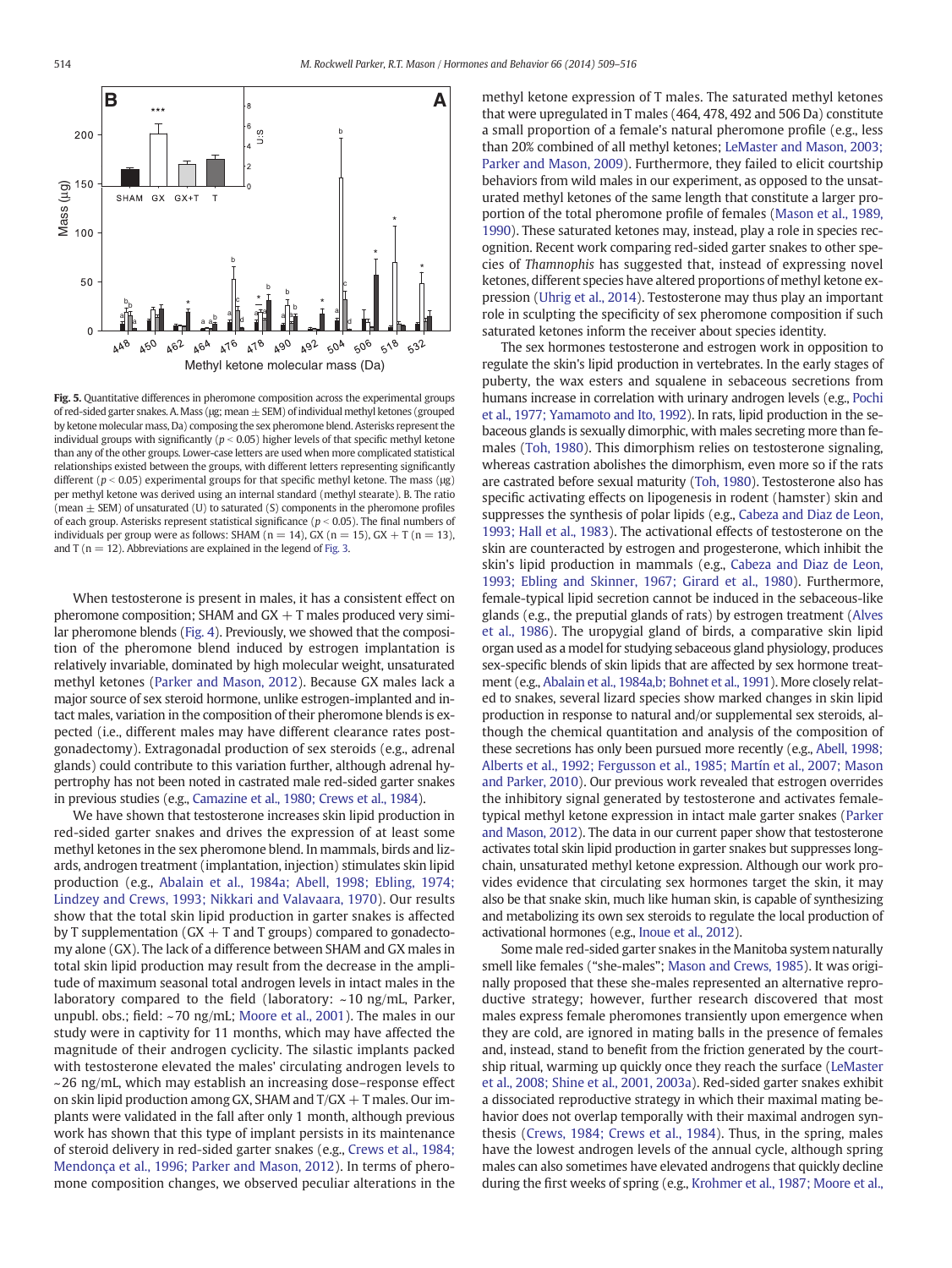<span id="page-6-0"></span>[2000; Weil, 1985](#page-7-0); summarized in [Woolley et al., 2004\)](#page-7-0). [Lutterschmidt](#page-7-0) [and Mason \(2009\)](#page-7-0) demonstrated that spring androgen levels in male garter snakes are determined by metabolic clearance before and during hibernation, as evidenced by the fact that warmer hibernation temperatures deplete the males' total androgen levels more than cold hibernation temperatures. This seasonal depletion of testosterone in red-sided garter snakes may therefore alter their expression of methyl ketones, although other studies would be needed to test this idea.

A specific question in our study centers on the mechanism activated by castration. In addition to the transient female mimics mentioned above, some she-males in our study system continually express female pheromones, especially unsaturated ketones, beyond the mating season [\(Mason and Crews, 1985](#page-7-0)). These "original" she-males also have higher circulating testosterone levels than normal males, although the results of our current study suggest that these males should have a significantly suppressed production of unsaturated methyl ketones. It was originally postulated that these high levels of testosterone may be constitutively metabolized to estrogens in the skin via dysfunctional aromatase activity, resulting in a localized, feminizing effect on the expression of pheromones [\(Mason and Crews, 1985\)](#page-7-0). Such a scenario mirrors the findings from Sebright bantams, which showed that hen-type feathering in castrated males persists due to expression of a mutated, constitutively active form of the aromatase gene in their skin (George et al., 1981). Further work in mallards revealed that castration activated the expression of eclipse ("female") plumage in males, but only when the castrates were given high doses of testosterone; this result suggests that aromatase expression in the skin may be induced by castration ([Haase and](#page-7-0) [Schmedemann, 1992](#page-7-0)). Perhaps the female pheromone expression in castrated male garter snakes results from activation of aromatase in the skin, despite aromatase's direct inhibition by testosterone. Testosterone replacement in our study  $(GX + T)$  reverted castrates to maletypical pheromone expression, suggesting that T is a master regulator of this peripheral mechanism. Future work using aromatase inhibitors should better answer this question.

Castration is a routine procedure that is undertaken with livestock and companion animals primarily to prevent reproduction and stave off undesirable social behaviors. However, the concept of castration's having unintentional effects on channels of private communication, such as chemical signaling, has not been addressed previously. Several putative pheromonal compounds in rats are negatively affected by castration, although these were not clearly identified as pheromones (Gawienowski et al., 1976; Zhang et al., 2008). Furthermore, the relationship between testosterone and chemical signals in mammals is, at best, unresolved (reviewed in Baum and Bakker, 2013; Petrulis, 2013). However, in at least one species of lizard, the attractive component in male skin secretions, dehydrocholesterol, decreased with testosterone supplementation, even though this had no effect on the attraction of the females to the said cues [\(Martín et al., 2007\)](#page-7-0). Our work suggests that endogenous testosterone may inhibit the secretion of some female-specific unsaturated methyl ketones in male garter snakes, whereas castration relaxes this inhibition and makes males attractive. These findings constitute the first evidence of testosterone actively inhibiting female pheromone production in a vertebrate. Furthermore, pheromones are cryptic sexual signals and may be carried in hormonal tandem with overt multimodal signals that are sculpted by testosterone in (all?) other vertebrates (e.g., plumage badges, skin colorations).

The garter snake sex pheromone serves as an interesting model for exploring the evolution of skin-based secondary sexual signals that are hormonally regulated. Furthermore, the pheromone shares common hormonal control processes with the mechanisms regulating dimorphic bird plumage. Female Paleognathid birds, the most basal bird group, exhibit dull, cryptic coloration that reflects the derived character state ([Kimball, 2006](#page-7-0)). The female's plumage is estrogen-dependent in these birds, and estrogen can organize the skin of developing male birds to permanently express female plumage ([Mueller, 1970\)](#page-7-0). Male birds and male squamate reptiles are the homogametic sex (ZZ); thus, male secondary sexual traits are thought to represent the ancestral character state while females (ZW) express hormone-dependent, derived character states ([Kimball, 2006\)](#page-7-0). Our collective data support this idea. In garter snakes, the derived state is implicated to be the estrogen activation of long-chain methyl ketone expression in females [\(Parker](#page-7-0) [and Mason, 2012; Uhrig et al., 2012](#page-7-0)). The study of males, however, may provide a new window into the evolution of the hormonal regulation of secondary sexual signals: active inhibition by testosterone.

Supplementary data to this article can be found online at [http://dx.](http://dx.doi.org/10.1016/j.yhbeh.2014.07.007) [doi.org/10.1016/j.yhbeh.2014.07.007.](http://dx.doi.org/10.1016/j.yhbeh.2014.07.007)

#### Acknowledgments

This work was funded by an EPA STAR Fellowship awarded to MRP (FP-91669601-2) and a National Science Foundation grant awarded to RTM (IOB-0620125). C. Friesen and E. Lamirand contributed significantly to the collection of behavioral data in the field for both experiments. K. Haberlin assisted with surgeries, blood sampling and data collection; M. Babcock-Krenk and A. Pickering contributed to the processing of pheromone samples; and R. Cressman and B. Burke maintained the animals at Oregon State University. D. Roberts and W. Watkins of Manitoba Conservation provided logistical support in Manitoba, Canada. We would also like to thank the three anonymous reviewers for their insightful and constructive criticisms of the manuscript.

#### References

- Abalain, J.H.,Amet, Y., Daniel, J.Y., Floch, H.H., 1984a. [Androgen control of the secretion in](http://refhub.elsevier.com/S0018-506X(14)00142-1/rf0005) [the sebaceous-like preen gland. J. Steroid Biochem. 20, 529](http://refhub.elsevier.com/S0018-506X(14)00142-1/rf0005)–531.
- Abalain, J.H.,Amet, Y.,Daniel, J.Y.,Floch, H.H., 1984b. [Androgen regulation of secretions in](http://refhub.elsevier.com/S0018-506X(14)00142-1/rf0010) [the sebaceous-like uropygial gland of the male Japanese quail. J. Endocrinol. 103,](http://refhub.elsevier.com/S0018-506X(14)00142-1/rf0010) [147](http://refhub.elsevier.com/S0018-506X(14)00142-1/rf0010)–153.
- Abell, A., 1998. [The effect of exogenous testosterone on growth and secondary sexual](http://refhub.elsevier.com/S0018-506X(14)00142-1/rf0015) [character development in juveniles of](http://refhub.elsevier.com/S0018-506X(14)00142-1/rf0015) Sceloporus virgatus. Herpetologica 54, 533–543.
- Alberts, A.C.,Pratt, N.C.,Phillipis, J.A., 1992. [Seasonal productivity of lizard femoral glands:](http://refhub.elsevier.com/S0018-506X(14)00142-1/rf0020) [relationship to social dominance and androgen levels. Physiol. Behav. 51, 729](http://refhub.elsevier.com/S0018-506X(14)00142-1/rf0020)–733.
- Alves, A.M.,Thody, A.J.,Fisher, C.,Shuster, S., 1986. [Measurement of lipogenesis in isolated](http://refhub.elsevier.com/S0018-506X(14)00142-1/rf0025) [preputial gland cells of the rat and the effect of oestrogen. J. Endocrinol. 109, 1](http://refhub.elsevier.com/S0018-506X(14)00142-1/rf0025)–7.
- Andersson, M.B., 1994. [Sexual Selection. Princeton University Press, Princeton.](http://refhub.elsevier.com/S0018-506X(14)00142-1/rf0030) Baum, M.J.,Bakker, J., 2013. [Roles of sex and gonadal steroids in mammalian pheromonal](http://refhub.elsevier.com/S0018-506X(14)00142-1/rf0035)
- [communication. Front. Neuroendocrinol. 34, 268](http://refhub.elsevier.com/S0018-506X(14)00142-1/rf0035)–284. Bohnet, S., Rogers, L., Sasaki, G., Kolattukudy, P.E., 1991. [Estradiol induces proliferation of](http://refhub.elsevier.com/S0018-506X(14)00142-1/rf0040) [peroxisome-like microbodies and the production of 3-hydroxy fatty acid diesters,](http://refhub.elsevier.com/S0018-506X(14)00142-1/rf0040) [the female pheromones, in the uropygial glands of male and female mallards. J.](http://refhub.elsevier.com/S0018-506X(14)00142-1/rf0040) [Biol. Chem. 266, 9795](http://refhub.elsevier.com/S0018-506X(14)00142-1/rf0040)–9804.
- Bronson, F.,Whitten, W., 1968. [Oestrus-accelerating pheromone of mice: assay, androgen](http://refhub.elsevier.com/S0018-506X(14)00142-1/rf0045)[dependency and presence in bladder urine. J. Reprod. Fertil. 15, 131](http://refhub.elsevier.com/S0018-506X(14)00142-1/rf0045)–134.
- Bruce, H.M., 1959. [An exteroceptive block to pregnancy in the mouse. Nature 184, 105.](http://refhub.elsevier.com/S0018-506X(14)00142-1/rf0055) Bruce, H., 1965. [Effect of castration on the reproductive pheromones of male mice. J.](http://refhub.elsevier.com/S0018-506X(14)00142-1/rf0050) [Reprod. Fertil. 10, 141](http://refhub.elsevier.com/S0018-506X(14)00142-1/rf0050)–143.
- Cabeza, M., Diaz de Leon, L., 1993. [Evaluation of levonorgestrel action on the](http://refhub.elsevier.com/S0018-506X(14)00142-1/rf0060) flank organ [and the sebaceous gland lipogenesis of female hamsters. Bol Estud Med Biol Boletín](http://refhub.elsevier.com/S0018-506X(14)00142-1/rf0060) [de Estudios Médicos y Biológicos 41, 20](http://refhub.elsevier.com/S0018-506X(14)00142-1/rf0060)–27.
- Camazine, B.,Garstka, W.,Tokarz, R.,Crews, D., 1980. [Effects of castration and androgen re](http://refhub.elsevier.com/S0018-506X(14)00142-1/rf0065)[placement on male courtship behavior in the red-sided garter snake \(](http://refhub.elsevier.com/S0018-506X(14)00142-1/rf0065)Thamnophis sirtalis parietalis[\). Horm. Behav. 14, 358](http://refhub.elsevier.com/S0018-506X(14)00142-1/rf0065)–372.
- Cox, R.M.,Zilberman, V., John-Alder, H.B., 2008. [Testosterone stimulates the expression of](http://refhub.elsevier.com/S0018-506X(14)00142-1/rf0070) [a social color signal in Yarrow's spiny lizard,](http://refhub.elsevier.com/S0018-506X(14)00142-1/rf0070) Sceloporus jarrovii. J. Exp. Zool. A Ecol. [Genet. Physiol. 309, 505](http://refhub.elsevier.com/S0018-506X(14)00142-1/rf0070)–514.
- Crews, D., 1984. [Gamete production, sex hormone secretion, and mating behavior](http://refhub.elsevier.com/S0018-506X(14)00142-1/rf0075) [uncoupled. Horm. Behav. 18, 22](http://refhub.elsevier.com/S0018-506X(14)00142-1/rf0075)–28.
- Crews, D.,Camazine, B.,Diamond, M.,Mason, R.,Tokarz, R.R.,Garstka, W.R., 1984. [Hormonal](http://refhub.elsevier.com/S0018-506X(14)00142-1/rf0080) [independence of courtship behavior in the male garter snake. Horm. Behav. 18,](http://refhub.elsevier.com/S0018-506X(14)00142-1/rf0080)  $29 - 41$  $29 - 41$ .
- Devine, M.C., 1977. [Copulatory plugs, restricted mating opportunities and reproductive](http://refhub.elsevier.com/S0018-506X(14)00142-1/rf0085) [competition among male garter snakes. Nature 267, 345](http://refhub.elsevier.com/S0018-506X(14)00142-1/rf0085)–346.
- Ebling, F.J., 1974. [Hormonal control and methods of measuring sebaceous gland activity. J.](http://refhub.elsevier.com/S0018-506X(14)00142-1/rf0090) [Investig. Dermatol. 62, 161](http://refhub.elsevier.com/S0018-506X(14)00142-1/rf0090)–171.
- Ebling, F.J., Skinner, J., 1967. [The measurement of sebum production in rats treated with](http://refhub.elsevier.com/S0018-506X(14)00142-1/rf0095) [testosterone and oestradiol. Br. J. Dermatol. 79, 386](http://refhub.elsevier.com/S0018-506X(14)00142-1/rf0095)–392.
- Fergusson, B.,Bradshaw, S.D.,Cannon, J.R., 1985. [Hormonal control of femoral gland secre](http://refhub.elsevier.com/S0018-506X(14)00142-1/rf0100)tion in the lizard, Amphibolurus ornatus[. Gen. Comp. Endocrinol. 57, 371](http://refhub.elsevier.com/S0018-506X(14)00142-1/rf0100)–376.
- Gawienowski, A.M., DeNicola, D.B., Stacewicz-Sapuntzakis, M., 1976. [Androgen depen](http://refhub.elsevier.com/S0018-506X(14)00142-1/rf0105)[dence of a marking pheromone in rat urine. Horm. Behav. 7, 401](http://refhub.elsevier.com/S0018-506X(14)00142-1/rf0105)–405.
- George, F.W., Noble, J.F.,Wilson, J.D., 1981. [Female feathering in sebright cocks is due to](http://refhub.elsevier.com/S0018-506X(14)00142-1/rf0110) [conversion of testosterone to estradiol in skin. Science 213, 557](http://refhub.elsevier.com/S0018-506X(14)00142-1/rf0110)–559.
- Girard, J.,Barbier, A.,Lafille, C., 1980. [Inhibition of testosterone metabolism and lipogenesis](http://refhub.elsevier.com/S0018-506X(14)00142-1/rf0115) [in animal sebaceous glands by progesterone. Arch. Dermatol. Res. 269, 281](http://refhub.elsevier.com/S0018-506X(14)00142-1/rf0115)–290.